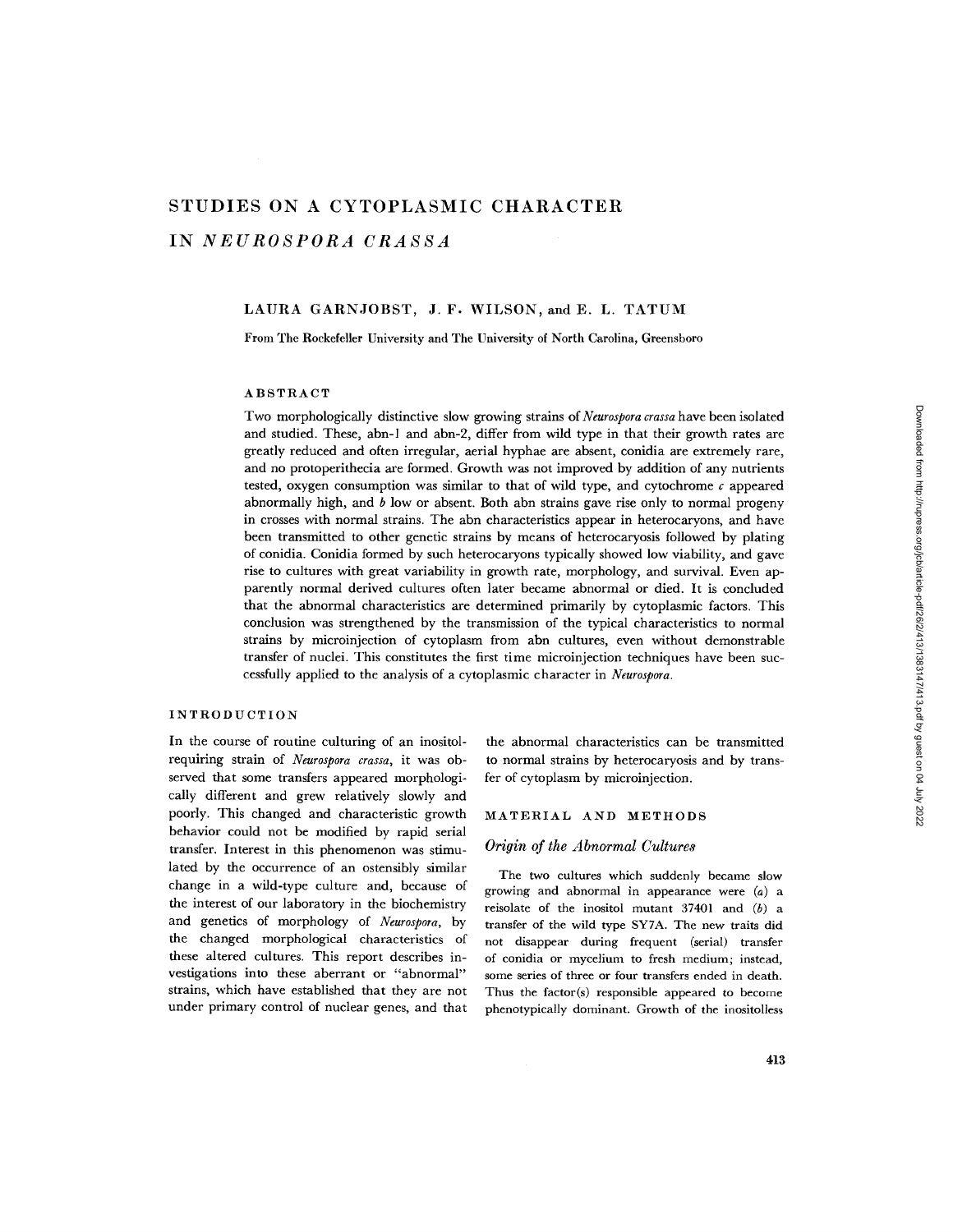isolate in different concentrations of inositol in minimal medium showed that this growth requirement had not been lost. A1] ascospore germinants examined from crosses of each of the abnormal cultures with the wild type as the protoperithecial parent (10 asci and 100 random aseospores each) appeared normal. As a further test, conidial isolates were obtained to detect the presence of any new mutation that might have arisen.

The conidia were plated on St. Lawrence sorbose medium, plus inositol for  $(a)$ , and incubated at 25 $^{\circ}$ or 30°C. They were distributed on the solidified agar surface in a thin layer of the same medium without sorbose, or they were suspended in distilled water and distributed on the surface of the sorbose medium and/or on a complete nutrient agar medium. From the first plating of conidia a larger number of normal appearing isolates were obtained than from the second, and very few were present in the third plating. A culture producing a moderate number of conidia was chosen from the first plating for the second, etc. Many conidia  $(\pm 90$  per cent) did not germinate, or germinated and then either stopped growing or grew very slowly to visibility. Isolates of each stage of growth from each plating were retained on *Neurospora*  complete medium (GSC) of Vogel (1956) for further observation.

The conidial isolates of the original abnormal inositolless and wild-type cultures have been studied in detail and are referred to in this paper as abnormal-1 (abn-1) and abnormal-2 (abn-2). An additional number designates a particular conidial isolate; *e.g.,* abn-l-4.

Of the 113 abn-1 colonies and germinated conidia isolated, only a few became more or less normal, and only 7 of the remainder survived an extensive number of transfers. Two of the 7 died after more than a year of culture, but 5 have been in ahnost continuous culture to the present time *(i.e.,* more than 3 years and 150 transfers). All conidial isolates that continued to grow, and so could be tested, required inositol for growth and responded as mating type  $(sex)$  *a*. The amount of growth in liquid minimal medium containing inositol, and the rate of growth on solid medium, were considerably less than obtained with the normal *inos* culture.

The abn-2 conidial isolates behaved similarly except that no nutritional supplement was required for growth and all responded as sex  $A$ . Of the 24 isolates retained for observation, 3 continued to grow but only 1, abn-2-1 $A$ , has survived to date.

Occasionally a sister transfer of an abn-1 or abn-2 culture stopped growing, invariably after a fringe of hyphae had grown out for a short distance from the inoculum. Then either no further growth took place or growth was resumed, sometimes after a considerable period of time.

#### *Stock Cultures*

Difco Potato Dextrose Agar (PDA) was selected as the best medium for maintenance of stock cultures. Transfers were made every 5 to 7 days by cutting out a shallow plaque from the middle surface of a test tube slant with a stout needle slightly curved at the tip. The cultures were grown at either  $25^\circ$  or 30°C. They have retained viability when slants were stored at 5°C for 3 months.

The mycelia of abn-2-1A have grown after lyophilization, but not those of abn-l-4a. To lyophilize successfully it was found necessary to grow mycelia in a liquid medium. Even so, not all tubes proved to contain viable mycelium.

# DESCRIPTION OF THE ABNORMAL

# CULTURES

The branching pattern of the abnormal cultures, as seen on a nutrient agar surface, is in general like that of the wild type, but the hyphae are finer (Fig. 1 a) and almost even in size, including most primaries. The mycelium lies flat on the agar surface; aerial hyphae are absent. Short twisted tufts of hyphae occasionally appeared at the top of a slant or only on the inoculum block, especially in the earlier cultures. They appeared to be formed by hyphae emerging from growth under the agar. At times long, attenuated hyphae without septa or branches were observed, a variation not found in the wild type grown under the same conditions.

Other distinctive characteristics noted are the absence of visible flow of protoplasm, except in rare instances, and the occasional presence of plugs in many of the septal pores without evidence of injury (Garnjobst and Wilson, 1956). In addition to the hexagonal crystals of ergosterol (Tsuda and Tatum, 1961), very long crystals have been observed (Fig. 1  $c$  and  $d$ ). The latter definitely lie within the hypha, as can be shown by puncturing the cell wall with a microneedle. The crystals are then seen to flow out with the protoplasm.

The cell membrane of abn-l-4a and of abn-2-1A seems to have the permeability properties of that of the wild type in that growth is only slightly delayed in medium containing 2.5 per cent NaC1.

A few tiny conidia are sometimes formed at the top of the slant in abn-2 in unusually moist air, but they have appeared very rarely in abn-1. Protoperithecia have not been found (3 to 14 days) in either abn-1 or abn-2 on the synthetic crossing medium of Westergaard and Mitchell (1947) or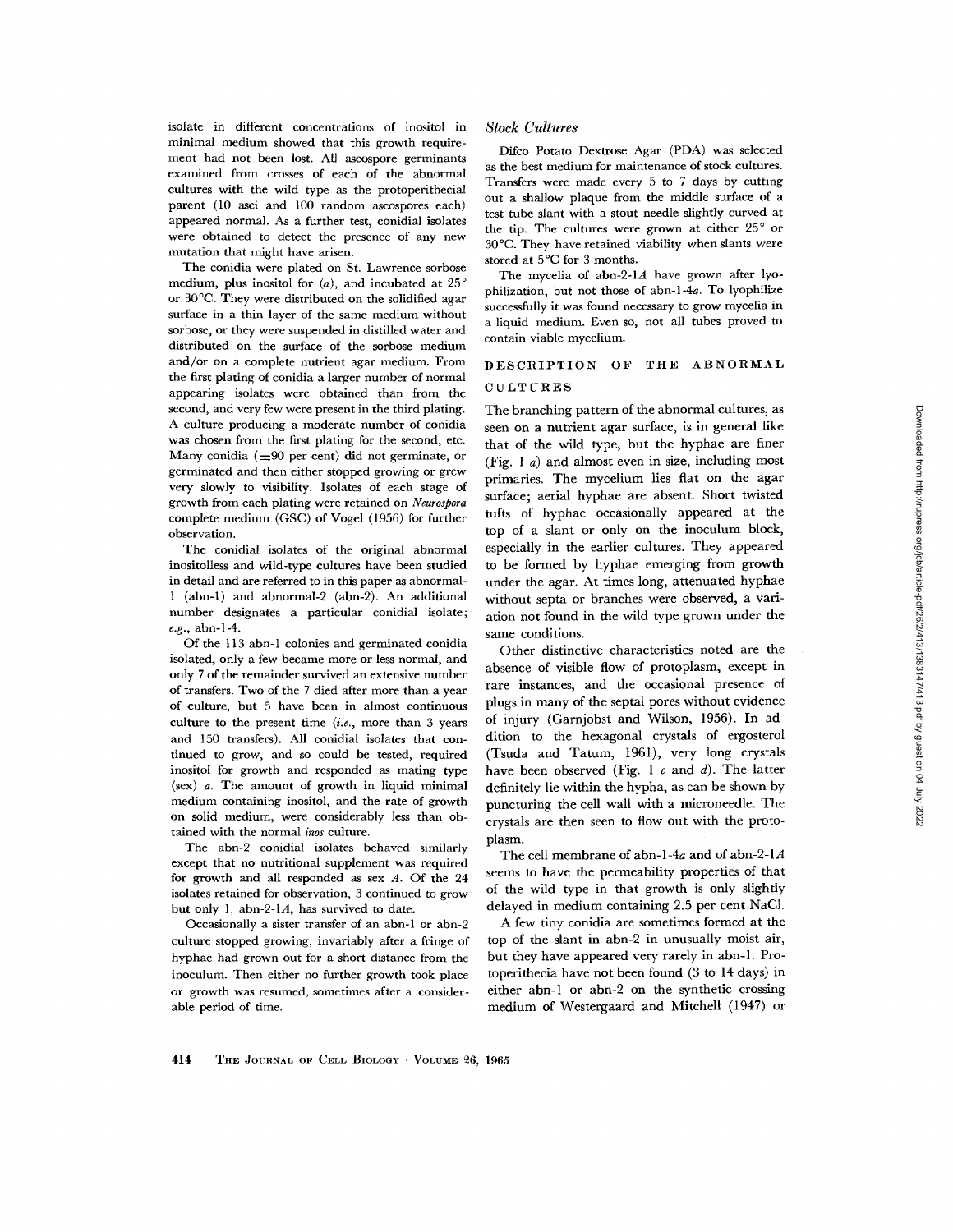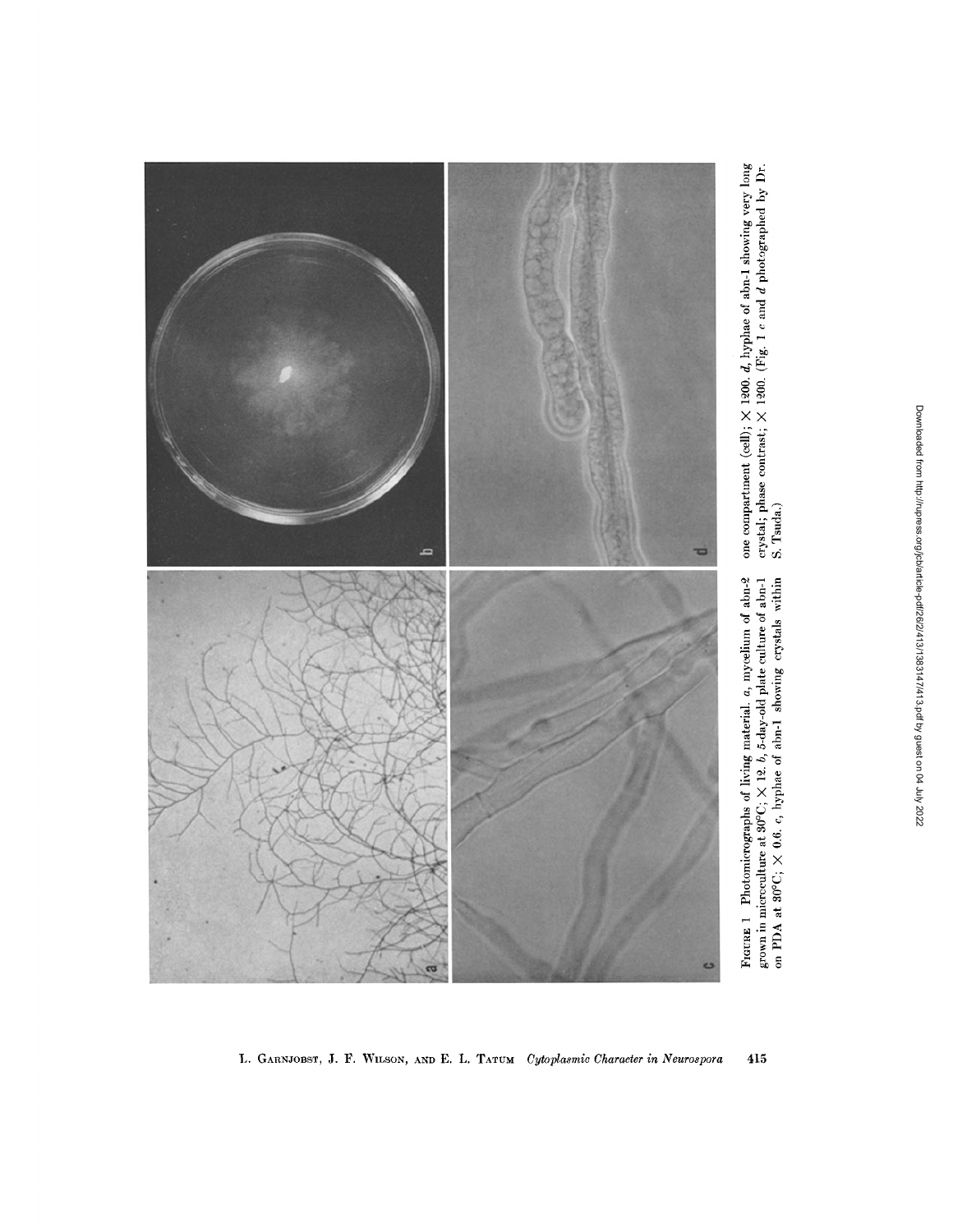on Difco Corn Meal Agar. Tests have been made at intervals throughout this study. These were followed by tests for perithecium formation by adding conidia of the opposite mating type after 4, 5, 6, and 7 days of growth on the synthetic crossing medium, each in a separate Petri plate. Although perithecia were formed eventually, this was only after an additional 5 or more days, so the protoperithecia probably were produced by the normal strain. No protoperithecia or perithecia were produced in attempted crosses between isolates of abn-la and abn-2A.

Fig. 2 shows the growth response of abn-l-4a and of abn-2-1A on PDA in horizontal growth tubes (about 400 mm in length; 20 ml of medium). These isolates are representative of the other abn-1 and abn-2 isolates studied. It will be noted that two types of growth advance have been observed : a regular growth of about 18 to 25 mm per 24 hours (abn-2) or 8 to 13 mm per 24 hours (abn-1), and a "stop and go" type in which the periods of growth and no growth varied in length. Stock cultures on slants also occasionally stopped growing at unpredictable times, but, as pointed out earlier, only very occasionally has growth stopped permanently.

# EXPERIMENTAL

#### *Effects of Environment*

A variety of environmental conditions have *been*  tested for effects on the growth character of the abn isolates. These included (a) a wide range of temperatures,  $(b)$  continuous flow of air, or air and oxygen 1:1, in growth tubes,  $(c)$  media at several different hydrogen ion concentrations, (d) fractions of, and an omission series of, the complete medium, and  $(e)$  plate spot tests of 19 different substances. These substances included nutritional factors (hemin, asparagine, glutamine), antagonists (fluorophenylalanine, 5-bromouracil, 2,5 di-aminopurine, azaserine, amethopterin), and antibiotics (actinomycin, puromycin, acriflavin). Wild-type *Neurospora* extract, both dried and undried, added to minimal sucrose agar, and a number of commercially prepared nutrient media (tryptone digest, heart infusion, tomato juice, maize meal, all with agar) also were tested. In addition, Pablum (Mead, Johnson and Company), which contains four different cereals, yeast extract, and added vitamins, was tried. In no case was the growth character of the abn isolates changed significantly.

In summary, abn-1 and abn-2 isolates grew more or less well on a variety of media provided the pH of the medium tested was in the range suitable for growth of the wild type and contained sufficient inositol (for abn-1). The slow growth character, however, remained unchanged.

### *Respiratory Investigations*

Hyphal suspensions and homogenates were examined preliminarily with a hand spectroscope (Mitchell *et al.,* 1953). Both abn cultures appeared to have absorption bands differing from those of wild type and in general similar to those of *mi-1 (poky)* (Mitchell and Mitchell, 1952), with very high cytochrome c. Preliminary examination of mitochondria from abn-1 in the Cary spectrophotometer showed an abnormally high level of cytochrome  $c$ , little or no  $b$ , and perhaps an altered  $a$ .

In order to determine whether the slow growth characteristics of the cultures involve net respiratory deficiencies,  $Q_{\Omega}$ , measurements were made by Warburg manometry. In 17 tests on abn-l-4a mycelia grown and examined under different conditions using liquid and solid media, the average  $Q_{\text{O}}$ , was 35  $\mu$ l per mg dry weight per hour, with a range of 26 to 60. These values compare well with those of Giese and Tatum (1946) for wild type, an average of 32 (range 15 to 56). In tests using mycelia of abn-2A grown and examined in liquid media, an average  $Q_{O_2}$  of 85 was found. It would thus appear that the  $O<sub>2</sub>$  consumption of neither abn culture is significandy lower than that of wild type. This finding is similar to that reported for *mi-3* (Tissieres and Mitchell, 1954).

#### *Genetic Analysis*

When the *original* abnormal cultures were crossed with Perkins wild type (PA, Pa) as the protoperithecial parent, all progeny examined appeared normal, as stated earlier. The same result was obtained with the conidial isolates, that is, the abn-1 and abn-2 cultures. A total of 206 asci were dissected in order from 13 abn-1 and 3 abn-2 cultures crossed, not more than 2 asci per perithecium being taken. Two hundred or more ascospores also were grown from two crosses, namely, abn-l-4a or abn-2-1A  $\times$  wild type (RL 3-8A, RL 21a) (Rockefeller, Lindegren wild types). As expected, the progeny from the cross of abn-2 grew in minimal medium, whereas from the abn-1 cross a 1:1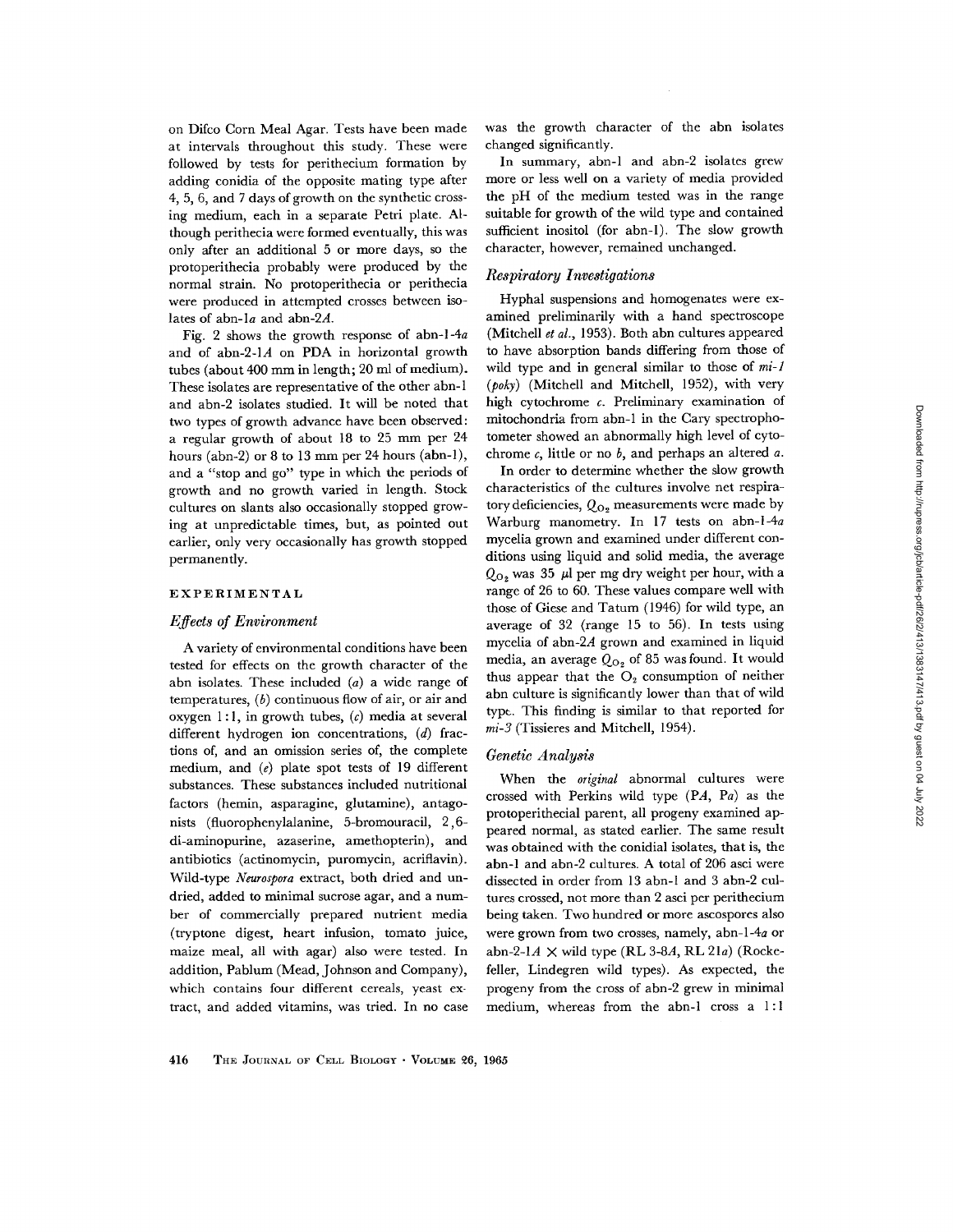

FIGURE 2 Growth of abn-1 and abn-2 on PDA in growth tubes (in duplicate) at  $30^{\circ}$ C.

segregation of *inos*<sup>+</sup> to *inos*<sup>-</sup> cultures was obtained. It is possible that nuclei responsible for the abnormal growth were present also but did not participate in the cross. However, the possibility that a mutation had taken place in some cytoplasmic component (Sherman and Slonimski, 1964) was also considered.

The criteria used for the determination of normality of the cultures described are (a) prompt growth  $(2 \text{ to } 4 \text{ days})$  from ascospores,  $(b)$  wild-type phenotype, (c) prompt germination of conidia upon transfer, (d) the wild-type rate of growth of representative ascospore cultures from each cross as observed in growth tube tests, and  $(e)$  formation of protoperithecia on synthetic crossing medium.

Two different spontaneous morphological variants have appeared among the progeny from crosses of abn-l-4a  $\times$  PA, and one from abn-l-4a  $\times$  *nic-2* (S1441)A. In each instance the new phenotype segregated as a single genetic character. None has become prominent in abn-l-4a, and perhaps all were lost in transfer or were present in the other parent. No variant appeared among the ascospore cultures (10 asci, 100 random ascospores) from the latest cross of abn-l-4a  $\times$  RL 3-8A.

No morphological mutants have appeared among the ascospore cultures of abn-2-1A isolates  $\times$  Pa or RL 21a (protoperithecial parent). However, from the latest crosses of abn-2-1A with these wild types, a 1:1 segregation (20 asci, 100 random ascospores) for slow germination and growth from

ascospores was obtained. Upon transfer, the slower germinating cultures grew at the normal rate of the wild type. This gene mutation appears to have originated spontaneously in the abn-2-1 $A$  culture, and its effect is clearly different from that of the abn-2 character and from that of *mi-1* and *mi-3.* 

The abn-1 and abn-2 isolates resemble the slow growing strain *(mi-4)* described by Pittenger (1956) in being unable to function as a protoperithecial parent in crosses. For this reason the only possible test for maternal inheritance (Mitchell *et al.,* 1953) of the abn character was to use a heterocaryon (abn  $+$  normal) in crosses. Since heterocaryons with abn-2-1A as one member of a pair were more successful than those with abn-1- *4a,* only the former isolate was tested in this manner. The results obtained were complex.

Five crosses were made as shown in Table I. When the heterocaryon formed the protoperithecia (crosses l, 2, and 3), the perithecia were in part normal and in part abnormal, including the perithecial structures and contents. The early stages of perithecium development took place soon after the addition of conidia of the normal strain. Therefore it seems certain that nearly all the protoperithecia were fertilized by the normal conidia. The few slow growing ascospore cultures obtained probably resulted from the presence of the gene mentioned above for slow ascospore germination and early growth. If so, its presence in these ascospore cultures probably shows that abn-2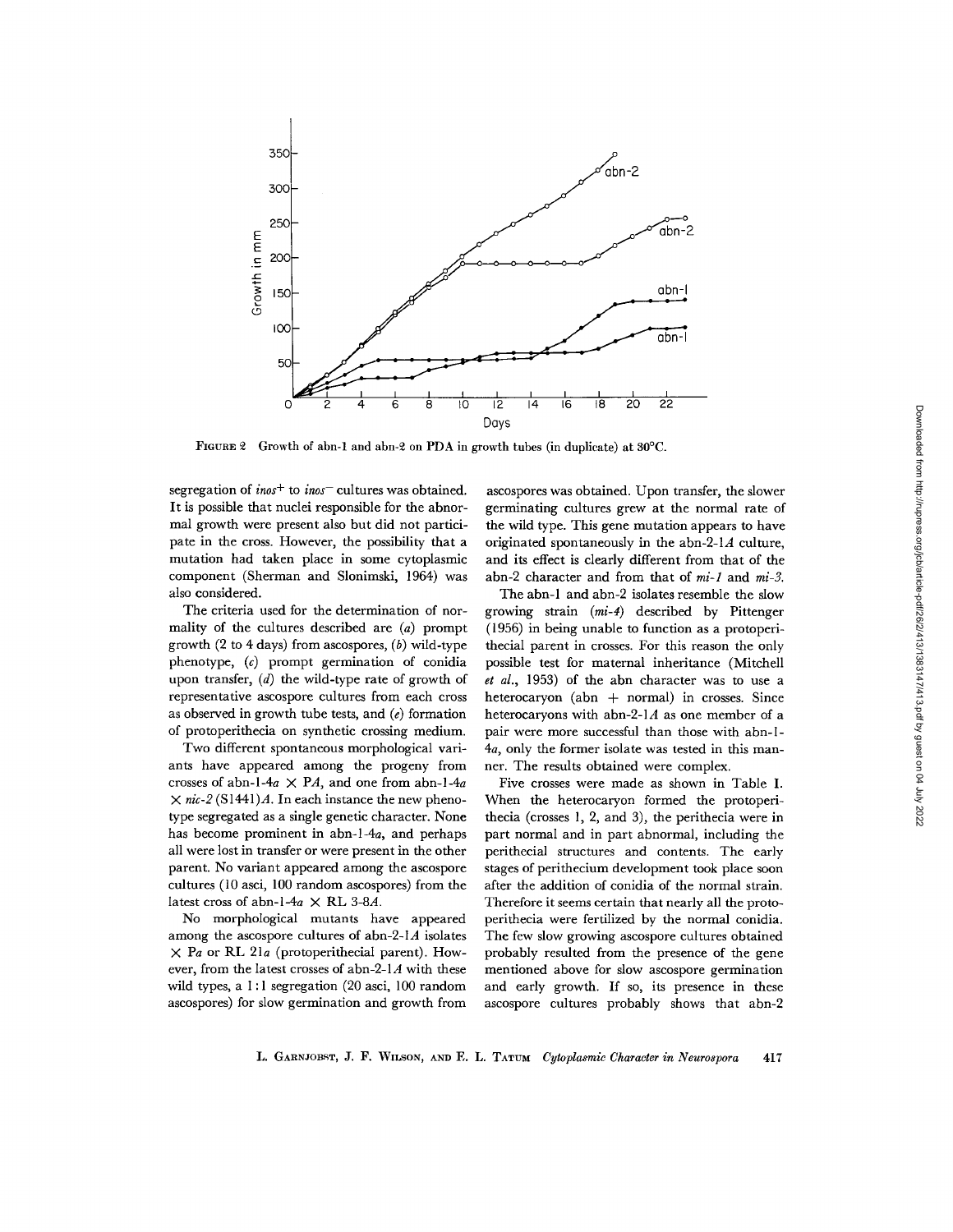| Cross                                                                          | Total ascospores isolated            | Normal<br>germination<br>and growth | Slow<br>germination<br>and growth | No growth  |
|--------------------------------------------------------------------------------|--------------------------------------|-------------------------------------|-----------------------------------|------------|
| 1. $abn-2-1A +$                                                                | 176                                  | 104                                 | 23                                | 49         |
| S4118 $(m, \hat{\mu}, tryp-2)A^*$<br>x<br>$37401$ $(inos)a$                    | $(17$ perithecia sampled) $\ddagger$ | $(61.8\%)$                          | $(13.2\%)$                        | $(25\%)$   |
| 2. Same as 1                                                                   | 100 random                           | 59                                  | 9                                 | 32         |
| 3. abn-2-1 $A +$                                                               | 100 random                           | 49                                  | $\overline{4}$                    | 47         |
| S4118 $((m, f, tryp-2)A)$<br>x<br>RL 21 (wild type)a                           |                                      |                                     |                                   |            |
| 4. RL 21 (wild type)a<br>$\times$<br>abn-2-1 $A$ +<br>S4118 $(m, fl, tryp-2)A$ | $100$ random                         | 62                                  | 7                                 | 31         |
| 5. 5531 $(\rho a n - 1)a$                                                      | 88                                   | 59                                  | $\overline{2}$                    | 27         |
| $\times$<br>abn-2-1 $A +$<br>S4118 $(m, \hat{\mu}, try\hat{p} - 2)A$           | $(11$ perithecia sampled) $\ddagger$ | $(67\%)$                            | $(2.3\%)$                         | $(30.7\%)$ |

TABLE I *Results of Crosses with Heterocaryons* 

\* The first member(s) of each cross is the protoperithecial parent; the second, the conidial parent.

 $t$  Two asci or 10 ascospores per perithecium.

nuclei participated in each cross. The large number of ascospores which did not germinate was thought at first to be due to slow ripening, but ascospores isolated at random at a later time gave similar results. Very few ascospores were shot out, a fact accounted for, in part, by the presence of perithecia with some black spores but without periostia.

As can be seen in Table I, the reciprocal crosses (4 and 5), in which the normal strain formed the protoperithecia, gave results indistinguishable from those described for crosses 1, 2, and 3. That is, no clearcut evidence for the inheritance of the abn character was obtained. The participation in these crosses of a heterocaryon formed with the abn strain apparently led to poor development of the perithecium and its contents.

# *Transfer of Abnormal Character by Hyphal Fusion*

The formation of heterocaryons by ahn-1 or abn-2 and mutant strains of normal phenotype seemed to be a useful method of studying the transfer of the slow growth character and the roles of nucleus and cytoplasm in the process. Heterocaryons of similar type were made by Pittenger (1956), who then succeeded in obtaining slow

growing cultures from macroconidia formed by the heterocaryon. Examination of these slow cultures showed that some had the nuclear characteristics of the normal strain used, a result that points to cytoplasmic determination of the mutant growth character. In the present experiments both natural and artificial heterocaryons (Wilson, 1963) were investigated.

ABNORMAL-1 : Several different biochemical mutants (a sex) were selected, all known to form heterocaryons with the normal reisolate from which the abn-1 isolates were derived. When both cultures were inoculated at one end of a growth tube containing minimal sucrose agar (20 ml per tube), a heterocaryon appeared to be formed within 2 days, but growth soon ceased. Such heterocaryons formed on slants produced conidia in sufficient quantity for plating on sorbose medium. Colonies were isolated on slants of complete medium and transfers were made on the same medium, usually at intervals of 5 or 7 days, to observe the type of growth. All slants were incubated at 30°C.

No slow growing or abnormal appearing conidial isolates were obtained from abn-l-4a + *pan-1* (5531)a; all were normal. Conidial isolates from the heterocaryon abn-1-11a +  $meth-3$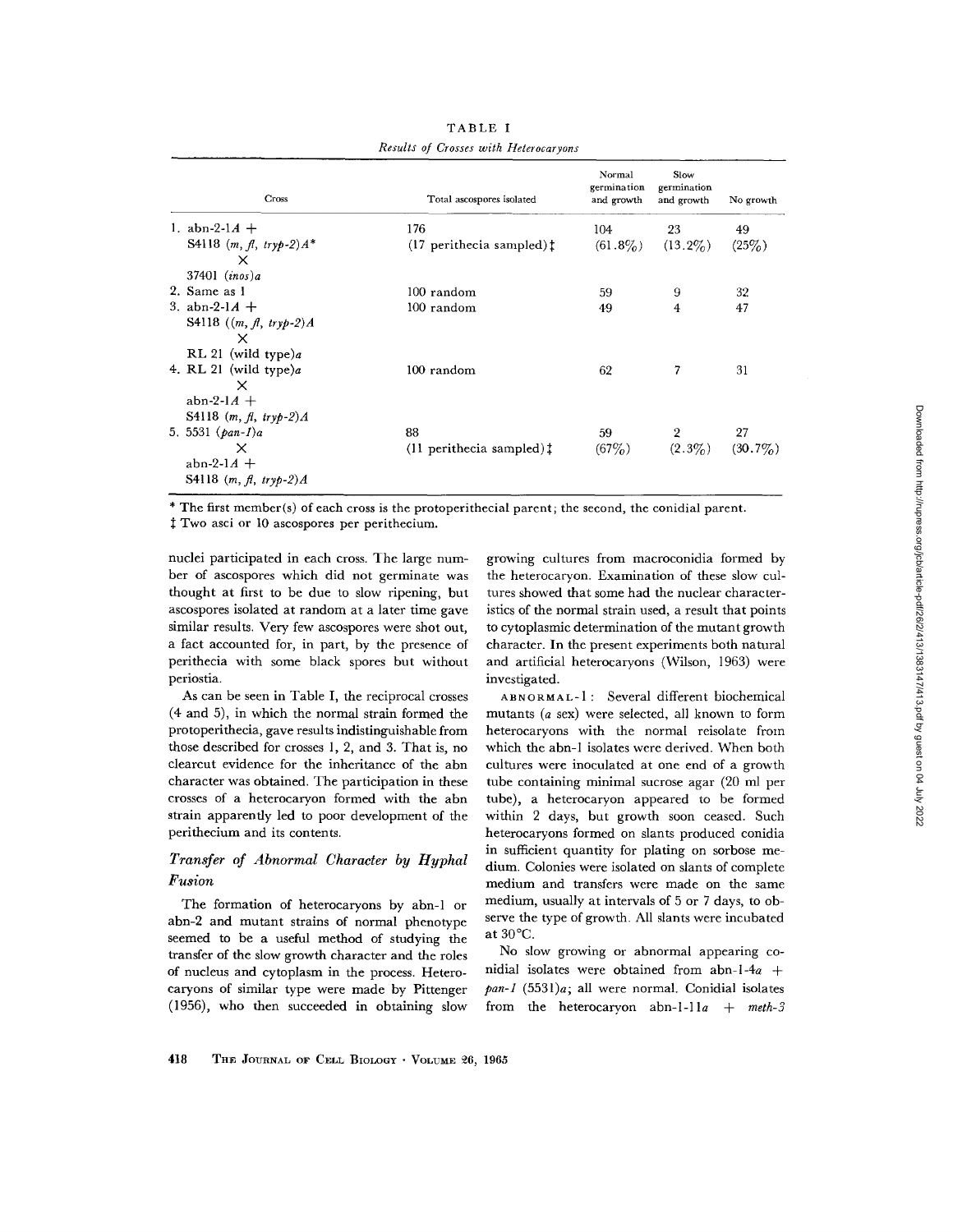$(36104)<sub>a</sub>$  gave the most convincing results; that is, slow growing cultures were present among the colonies isolated, as well as many that discontinued growth upon serial transfer. The results of two crosses (slow growing colony isolates X wild type RL 3-8A, protoperithecial parent) indeed indicated the presence of the *meth-3* gene in one-half the ascospore cultures (2 pairs per ascus). However, after several transfers of the conidial colony isolates to fresh medium, one grew moderately in liquid minimal medium and the other did not grow in minimal alone or in minimal containing methionine. In the meantime the culture from which the inoculations were made died upon transfer. The conidial colony isolates which later grew in minimal medium undoubtedly contained at least one nucleus with the *inos* mutation as well as the slow growth character, and nuclei with the *meth-3* gene.

Difficulty in separating the components of the heterocaryon was also encountered in other macroconidiating strains tested. In each case the appearance and behavior of some of the conidial isolates were markedly different from those of the controls, including death upon serial transfer. These results do not give complete assurance regarding absence or presence of one or two kinds of nuclei in a conidial isolate, for, as mentioned above, a small number of one kind is not readily detected.

Heterocaryons formed by abn-l-4a and microconidiating  $(m, \text{ } n)$  nutritionally deficient strains produced both microconidia and macroconidia. It was thought that the plating of these conidia, containing one or few nuclei, might give clear results. Three different strains were used: *tryp-2* (\$4118), *nic-2* (S1441), and *lys* (S1383). For good growth of the *tryp* strain, the GSC medium was supplemented with 20  $\mu$ g L-tryptophan per ml of medium.

Table II gives the results obtained with the three different heterocaryons as compared with controls. Heterocaryons 2 and 3, each composed of the same two strains, and heterocaryon 4 were analyzed in greater detail. The results show good agreement in the ratio of normal and abnormal colony isolates obtained, as well as in the number of deaths occurring before the end of the experiment. Complete accuracy in classifying the isolates probably was not attained. Abnormal appearing isolates sometimes became normal at the next transfer, and *vice versa.* Experience in noting the

sequence of change in appearance and behavior was necessary. Also, the presence of the genes  $m$ and  $f$ , though useful in determining the morphology of the normal isolates, might be expected to change the appearance of abnormal ones as compared with abn-1.

The indirect method of crossing the abnormal appearing isolates with the wild type to determine their nuclear composition was tried because many of these cultures were fiat colonies or had few or no aerial hyphae. This not only made transfer from complete to minimal media difficult, but gave results that were not clearcut unless the mycelium was transferred several times in sequence. Two asci or l0 to 20 ascospores were isolated per perithecium, and 3 to 5 perithecia per colony isolate were sampled. In addition 100 ascospores or more were usually isolated at random from each cross. Although these tests were not exhaustive, it seemed clear that the abn character had been transferred from abn-l-4a to the microconidial strain in at least some cases, a result which suggested the injection experiments described in this paper.

ABNORMAL-2: Heterocaryons of abn-2 isolates with several normal macroconidiating mutant strains also were analyzed as described above. Since the heterocaryons produced macroconidia, the evidence for transfer of the abn character to another strain was again suggestive but inconclusive. For this reason the data are omitted here.

Heterocaryons of abn-2-1A and the normal *tryp-2 A* microconidiating strain formed readily and grew for a longer time in growth tubes containing minimal medium than did abn-1-4a + *tryp-2, m, t, a.* The behavior of the normal and artificial heterocaryons of abn-2-1A and other strains is described and compared in a later section.

#### *Tests for Transmission by Extracts*

Several attempts were made to test for transmission of the abn characteristics by exposing *Neurospora* protoplasts of a normal strain to extracts of abn cultures. Protoplasts of *os* (osmotic), *inos* were prepared by incubation of conidia in minimal medium containing 10 per cent mannitol and 3 per cent  $\beta$ -amylase (Emerson and Emerson, 1958). Extracts of lyophilized abn-1 mycelia and of freshly grown abn-1 were prepared by grinding the material in buffer with sand, centrifuging at 35,000 g for  $\frac{1}{2}$  hour, and sterilizing by Millipore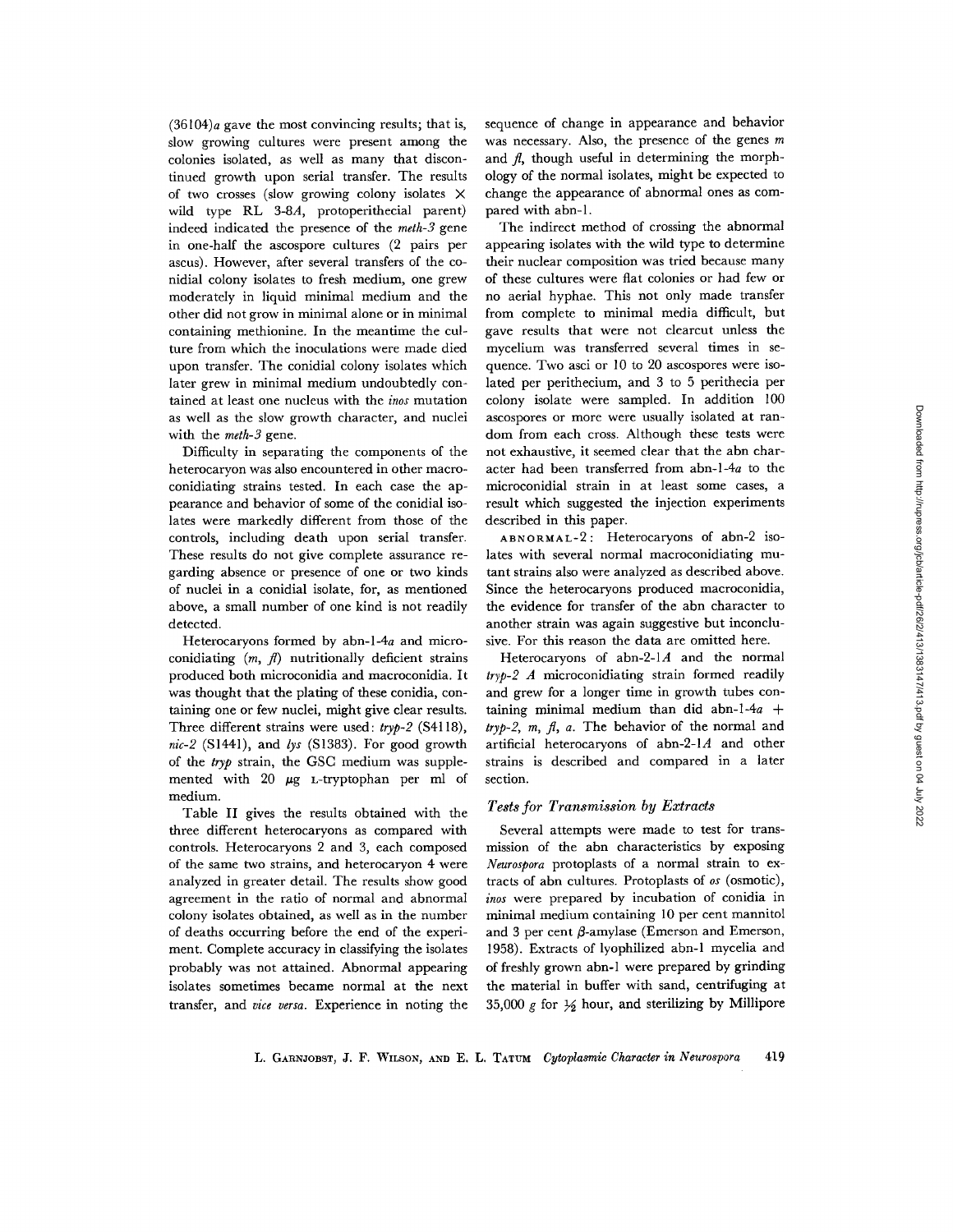| Heterocaryon abn-1-4a, inos<br>$+$ | $Co-$<br>nidia<br>germi-<br>nated | No.<br>colo-<br>nies<br>isola-<br>ted | No.<br>trans-<br>fers<br>(slants) | No. normal<br>isolates | No. abnormal<br>isolates                | No. ab-<br>normal<br>isolates<br>crossed | Character of isolates recovered<br>from cross         |
|------------------------------------|-----------------------------------|---------------------------------------|-----------------------------------|------------------------|-----------------------------------------|------------------------------------------|-------------------------------------------------------|
|                                    | per cent                          |                                       |                                   |                        |                                         |                                          |                                                       |
| 1. $tryp-2, m, fl, a$              | 2.4                               | 76                                    | $1 - 3$                           | 48<br>$(63.1\%)$       | 28<br>$(36.8\%)$<br>$(13 \text{ died})$ | $1*$                                     | $m, \beta, trv\phi$                                   |
| 2. $tryp-2, m, fl, a$              |                                   | 100                                   | $1 - 3$                           | 64                     | 36<br>$(13 \text{ died})$               |                                          | $21\ddagger$ 19 m, $\beta$ , tryp;<br>2 heterocaryons |
| 3. $tryp-2, m, fl, a$              | 2.1                               | - 114                                 | $2 - 4$                           | 71<br>$(62.3\%)$       | 43<br>$(37.7\%)$<br>$(17 \text{ died})$ | $13\frac{8}{3}$                          | 11 m, $\beta$ , tryp;<br>$1$ inos:<br>1 heterocaryon  |
| 4. $nic-2, m, \beta, a$            | 2.7                               | 100                                   | $1 - 2$                           | 53                     | 47<br>$(6 \text{ died})$                | 14                                       | 12 m, $\beta$ , nic;<br>2 heterocaryons               |
| 5. $lys, a$                        | 0.8                               | 49                                    | $1 - 2$                           | 28<br>$(57.4\%)$       | 21<br>$(42.6\%)$                        | None                                     |                                                       |
| 6. $lys, a$                        | 1.8                               | 55                                    | $\mathbf{1}$                      | 45<br>$(81.1\%)$       | 5.<br>$(9.9\%)$                         | None                                     |                                                       |
| Controls                           |                                   |                                       |                                   |                        |                                         |                                          |                                                       |
| 2, 3. tryp-2, m, $\beta$ , a       | 40.0                              | 100                                   | $1 - 2$                           | 100                    | 0                                       |                                          |                                                       |
| 4. $nic-2, m, fl, a$               | 8.4                               | 50                                    | 3                                 | 50                     | 0                                       |                                          |                                                       |
| $5, 6.$ lys, $a$                   | 48.0                              | 50                                    | 1                                 | 50                     | $\Omega$                                |                                          |                                                       |

TABLE II *Heterocaryons with Microconidiating Strains* 

\* Died.

5 9 died *(m,fl, tryp)* including 3 where of 1 of 2 transfers died.

§ 5 died (4 m, fl, tryp; 1 heterocaryon).

II None died.

¶ Both *inos* and *m, fl, tryp* recovered from cross.

filtration. Protoplasts were incubated in these solutions and allowed to grow up. Cultures were then serially transferred several times or conidia plated. No changes in any culture could be detected.

#### *Microinjection Experiments*

The experiments with natural heterocaryons indicated that the abn character usually becomes phenotypically dominant, and suggested that the trait might be cytoplasmic in origin. Attempts were therefore made to transfer the abnormal character to normal strains by microinjection, since this approach offered  $(a)$  a means of forming a heterocaryon in just one or two cells, and  $(b)$  a possible way of testing the relative effectiveness of nuclei or cytoplasm in transmitting the abnormal trait.

Except in the preliminary experiments, the normal and abnormal strains used were the same as those mentioned in the preceding sections.

The basic microsurgical techniques employed in

these experiments have already been described (Wilson, 1961, 1963). In order to assure the transfer of nuclei, in some of the experiments pipettes with aperture diameters of 2.5  $\mu$  were used. In those experiments in which attempts were made to exclude nuclei, pipettes with openings and terminal bores of 0.6 to 0.8  $\mu$  were used. In addition, these smaller pipettes were inserted into the donor hyphae next to an ergosterol crystal, so that the aperture was almost immediately partially occluded by the crystal as the protoplasm began to flow into the pipette. This procedure was followed in the hope that entrance of nuclei would be minimized, if not entirely prevented, since it is not possible to see nuclei at all clearly in preparations used in microsurgery. After injection of protoplasm from the abnormal strains into the normal recipient cells was completed, one- or two-cell sections containing the injected cells were excised and transferred to Petri plates containing media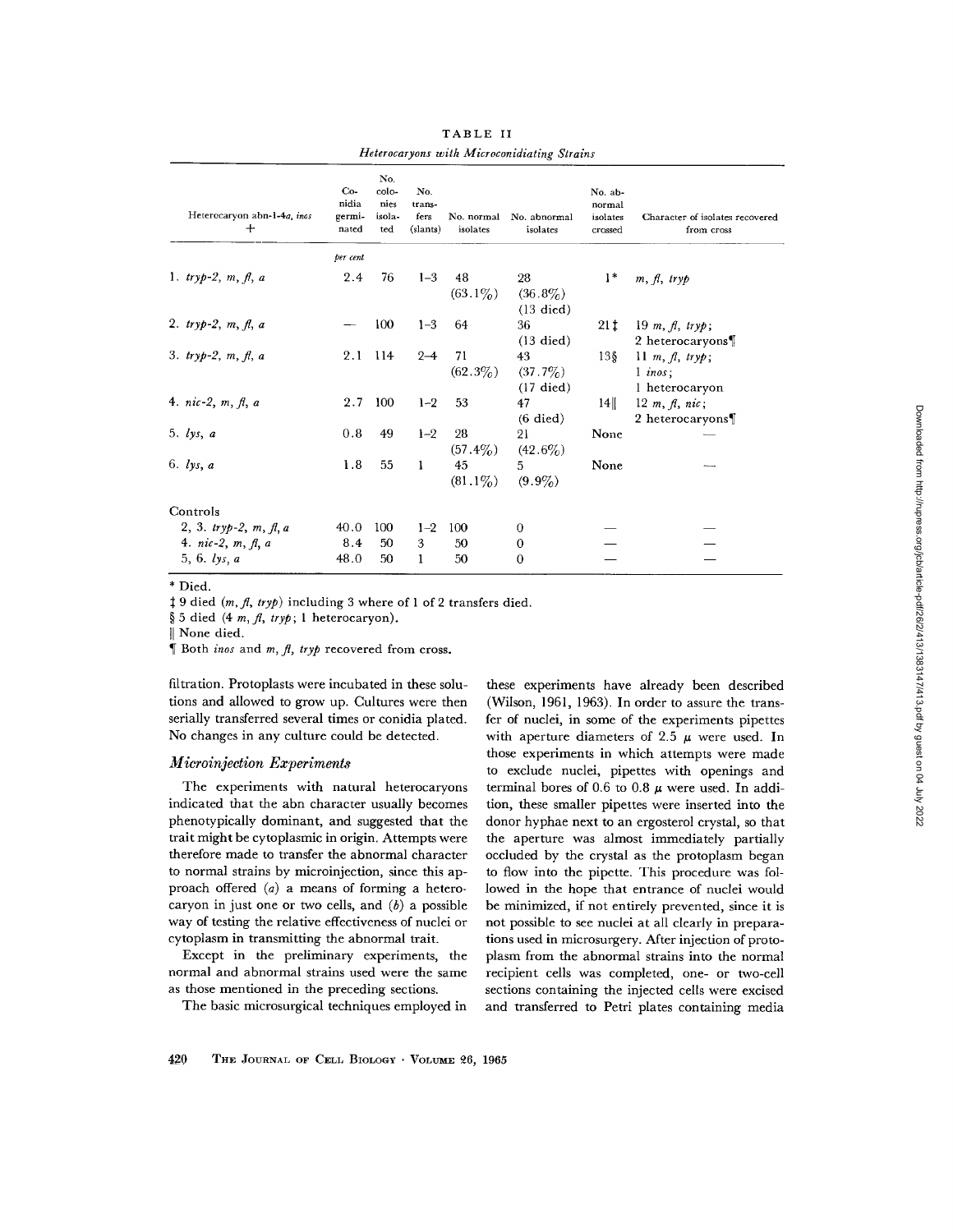suitable for the growth of the recipient strains. Control hyphal sections were prepared from sister microcultures. After incubation overnight at 30°C, the growth from the injected segments was examined for contamination and to make certain, in the case of the two-cell sections, that both cells had regenerated. Agar blocks containing the growing hyphal segments were transferred to GSC or minimal slants. The cultures derived from the injected hyphal segments were incubated at 30°C and transferred at weekly intervals.

### *Injection from Abnormal to Normal Strains*

Using these microinjection techniques, it appeared possible, in preliminary experiments, to transmit the slow growth character of abn-1 to cholineless (S1022) and to *inos,* and that of abn-2 *to tryp.* Transmission was judged by eventual development of slow growth, followed in most cases by death of the recipient culture in the course of weekly serial transfers on GSC slants.

Natural heterocaryons of abn-2 and *tryp* grow well on minimal slants for a few transfers and produce macroconidia, but the two components separately grow either very slowly on minimal medium (abn-2) or not at all *(tryp),* and neither produces macroconidia. These characteristics of the heterocaryon provide two easily observable criteria of the presence or absence of functional donor nuclei, so abn-2-1A and *tryp-2, m, fl, A* were chosen for more extensive microinjection studies.

Table III lists three series of injections of abn-2-1A cytoplasm and nuclei into *tryp A* under various experimental conditions, with the effect on subsequent growth of the injected sections as determined by serial transfer on GSC slants. The injected cultures which were heterocaryotic were also grown on a parallel series of minimal slants to facilitate comparison with natural heterocaryons. Such a comparison supports the following conclusions:

- 1. The abn-2 character predominated in the artificial and natural heterocaryons in about the same length of time.
- 2. Some injected cells of *tryp* (cells A-l, C-3, and C-5) apparently received no functional donor nuclei, as indicated by failure to grow on minimal medium and to form macroconidia, yet they also ceased to grow on GSC.
- 3. The onset of abnormal symptoms in the presumably non-heterocaryotic injected cultures

was apparently delayed in comparison with the artificial and natural heterocaryons.

4. The abnormal character is more readily transmitted when the donor hyphae are healthy and growing than when they are highly vacuolated and have ceased growing.

Of the injected cultures listed in Table III, C-5 (which never grew as a heterocaryon but did develop an abnormal growth pattern) and D-1 and D-2 (which were heterocaryotic and finally died on GSC slants) were crossed with wild type in order to obtain more information on the nuclear types present.

Culture C-5 was crossed with wild type RL 21a and one or two ordered ascospore isolations were made from each of 8 perithecia. All these asci showed a 1 : 1 segregation of *tryp +* to *tryp-.* In addition, since C-5 occasionally produced microconidia, further testing was possible. Microconidia were plated on sorbose medium and 27 of the resulting colonies were crossed with the wild type. Thirty-seven perithecia were sampled, and the results showed no evidence of the presence of abn-2 nuclei in the C-5 culture. These analyses of microconidia are included in Table IV with the results of the cross of C-5  $\times$  wild type, since they all represent samplings of nuclear types present in C-5.

Similar genetic analysis of D-1 and D-2, on the other hand, readily proved these injected cultures to be heterocaryotic.

#### *Injection from Normal to Abnormal*

The experimental difficulties involved in making the reciprocal transfer of *tryp* nuclei and cytoplasm to abn-2 cells were such that only a few successful injections could be made. The largest hyphae of abn-1 and abn-2 are approximately 8  $\mu$  in diameter. When in contact with the hypertonic solution used to reduce the internal pressure of the recipient hyphae, these hyphae shrink to about  $4 \mu$ , necessitating the use of a pipette with an outer diameter of about 3  $\mu$ . The pipette had to be inserted nearly parallel to the hypha, instead of perpendicular to the hypha as with preparations of normal cells.

Seven abn-2 cells were successfully injected with *tryp* protoplasm (series E) and transplanted, first to plales containing PDA plus tryptophan, then to slants of the same medium. Cells E-1 and E-7 died in the slants; E-2, E-3, E-4, and E-5 formed vigorous cultures with macroconidia; but the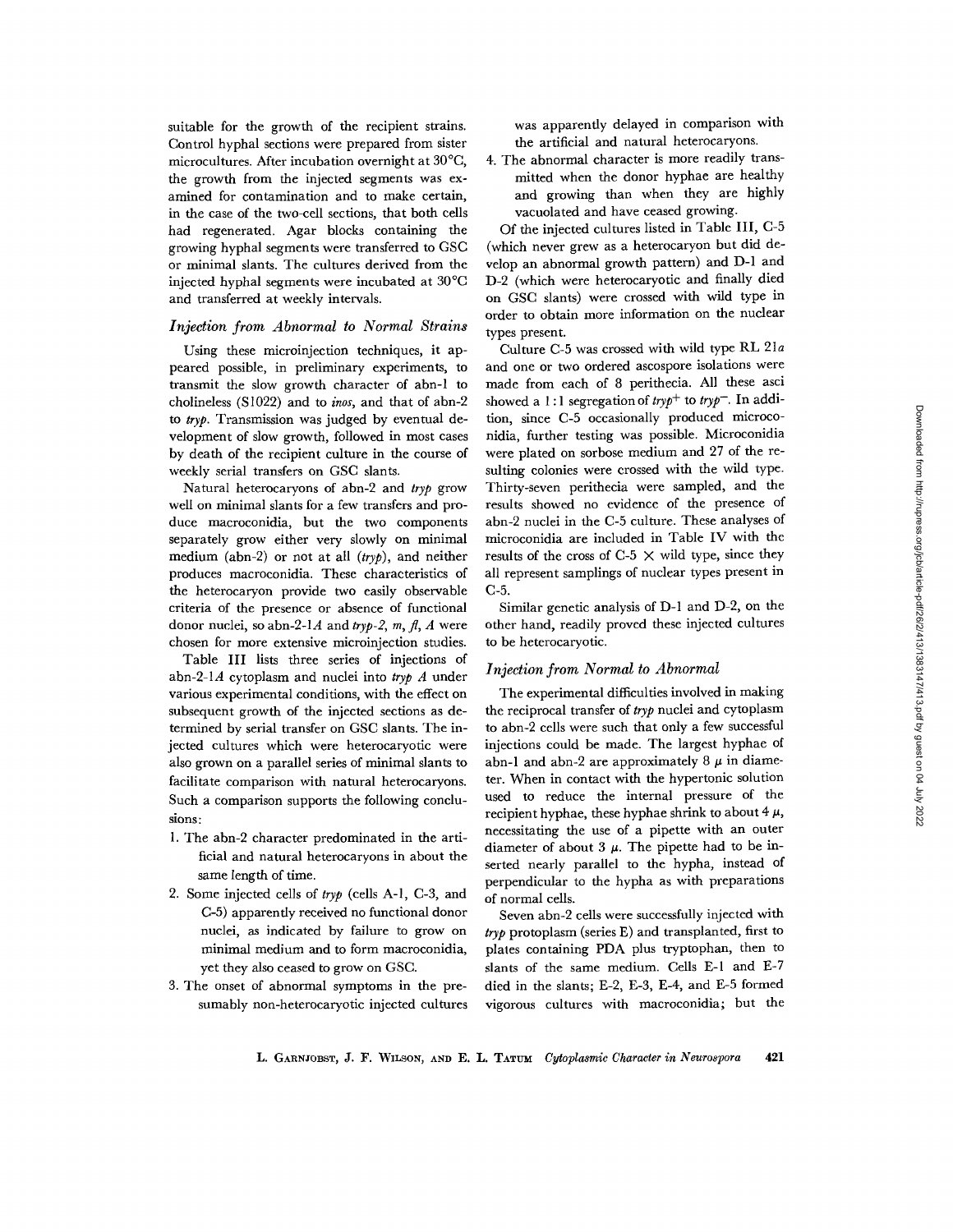| l<br>j                                                                     |
|----------------------------------------------------------------------------|
|                                                                            |
|                                                                            |
|                                                                            |
|                                                                            |
| i                                                                          |
| Ī                                                                          |
|                                                                            |
|                                                                            |
|                                                                            |
|                                                                            |
|                                                                            |
|                                                                            |
| i                                                                          |
|                                                                            |
|                                                                            |
|                                                                            |
|                                                                            |
|                                                                            |
|                                                                            |
|                                                                            |
|                                                                            |
| l                                                                          |
|                                                                            |
|                                                                            |
|                                                                            |
|                                                                            |
|                                                                            |
|                                                                            |
|                                                                            |
| ì                                                                          |
|                                                                            |
|                                                                            |
|                                                                            |
|                                                                            |
|                                                                            |
|                                                                            |
|                                                                            |
|                                                                            |
|                                                                            |
|                                                                            |
|                                                                            |
|                                                                            |
| ı                                                                          |
|                                                                            |
|                                                                            |
|                                                                            |
|                                                                            |
|                                                                            |
| l                                                                          |
|                                                                            |
| I<br>ı                                                                     |
|                                                                            |
|                                                                            |
|                                                                            |
|                                                                            |
|                                                                            |
|                                                                            |
|                                                                            |
|                                                                            |
| .<br>.<br>.                                                                |
|                                                                            |
| Į<br>)<br>)<br>)                                                           |
| $\begin{array}{c}\n\vdots \\ \vdots \\ \vdots \\ \vdots\n\end{array}$<br>İ |
|                                                                            |
|                                                                            |
|                                                                            |

|                                         |                               | Weekly serial transfers on GSC slants |                |                         |                          |        |                |                |        |
|-----------------------------------------|-------------------------------|---------------------------------------|----------------|-------------------------|--------------------------|--------|----------------|----------------|--------|
| Cell section                            | Growth on min-<br>imal medium | $\mathbf{1}$                          | $\overline{2}$ | $\overline{\mathbf{3}}$ | $\overline{4}$           | 5      | $6\phantom{a}$ | $\overline{7}$ | 8      |
| Series A                                |                               |                                       |                |                         |                          |        |                |                |        |
| $\mathbf{l}$                            |                               | $++$                                  | $++$           | $++$                    | $++$                     | $+$    |                |                |        |
| $\sqrt{2}$                              |                               | $++$                                  | $++$           | $+$                     | $++$                     | $^+$   | $^{++}$        | $++$           | $++$   |
| 3                                       |                               | $++$                                  | $++$           | $++$                    | $++$                     | $++$   | $++$           | $^+$           | $+ +$  |
| $\overline{4}$                          |                               | $++$                                  | $++$           | $++$                    | $++$                     | $++$   | $+ +$          | $++$           | $++$   |
| Series C                                |                               |                                       |                |                         |                          |        |                |                |        |
| 1                                       | $++$                          | $++$                                  | $++$           |                         |                          |        |                |                |        |
| $\overline{2}$                          | $++$                          | $++$                                  | $++$ (b)       |                         |                          |        |                |                |        |
| 3                                       |                               | $++$                                  | $++$           | $++$                    | $++$                     | $-(b)$ | -              | —              | -      |
| $\overline{\mathbf{4}}$                 |                               | $++$                                  | $++$           | $++$                    | $++$                     | $++$   | $++$           | $+$            | $++$   |
| $\overline{5}$                          |                               | $++$                                  | $++$           | $++$                    | $++$                     | $++$   | $+$            | —              | $+(b)$ |
| Series D                                |                               |                                       |                |                         |                          |        |                |                |        |
| 1                                       | $++$                          | $++$                                  | $++$           | $++$                    | $+$                      |        |                |                |        |
| $\overline{2}$                          | $++$                          | $++$                                  | $+$            |                         | ÷                        |        |                |                |        |
| 3                                       | $-$ (died)                    |                                       |                |                         |                          |        |                |                |        |
| $\overline{4}$                          | $++$                          | $++$                                  | $++$           | $^{\mathrm{+}}$         | $+$                      | $+$    |                |                |        |
| 5                                       | $++$                          | $++$ (b)                              | $+$            |                         | $\overline{\phantom{0}}$ |        |                |                |        |
| abn-2 + $tryp*$                         |                               |                                       |                |                         |                          |        |                |                |        |
| $\mathbf{I}$                            | $++$                          | $+(m)$                                | $-(m)$         | $-(m)$                  |                          |        |                |                |        |
| $\overline{2}$                          | $++$                          | $++(m)$                               | $+(m)$         | $+(m)$                  |                          |        |                |                |        |
| tryp control sections<br>Series A and C |                               |                                       |                |                         |                          |        |                |                |        |
| 1                                       |                               | $++$                                  | $++$           | $++$                    | $++$                     | $++$   | $++$           | $++$           | $++$   |
| $\sqrt{2}$                              |                               | $++$                                  | $++$           | $++$                    | $++$                     | $++$   | $++$           | $++$           | $++$   |
| 3                                       |                               | $++$                                  | $++$           | $++$                    | $++$                     | $++$   | $++$           | $++$           | $++$   |
| Series D                                |                               |                                       |                |                         |                          |        |                |                |        |
| $\mathbf{1}$                            |                               | $++$                                  | $++$           | $++$                    | $++$                     | $++$   | $++$           | $++$           | $++$   |
| $\overline{2}$                          |                               | $++$                                  | $++$           | $++$                    | $++$                     | $++$   | $++$           | $++$           | $++$   |
| 3                                       |                               | $++$                                  | $++$           | $++$                    | $^+$                     | $^+$   | $++$           | $++$           | $++$   |

|         |  | TABLE III |  |
|---------|--|-----------|--|
| C. Mary |  |           |  |

# *Transfer of Nuclei and Cytoplasm by Microinjection*

*Key* 

++, good growth. (b) extensive browning of medium.

+, scanty growth. (m) minimal medium.

--, no growth.

*Series A.* Donor microcultures 3 days old. Hyphae highly vacuolated. Very few nuclei visible. Pipette opening 2.5  $\times$  4.0  $\mu$ . Injected sections incubated at 30 °C on minimal medium overnight, then transferred to GSC slants.

*Series C.* Donor microcultures 1 day old. Hyphae non-vacuolated and actively growing. Large numbers of nuclei present. Pipette for C-1 and C-2, 0.6  $\mu$  inner diameter; for C-3, C-4, and C-5, approx. 0.8  $\mu$  inner diameter. Injected sections transferred directly to GSC slants.

*Series D.* Donor microcultures 1 day old. Hyphae non-vacuolated and actively growing. Many nuclei present. Pipette 2.5  $\mu$  inner diameter. Injected sections incubated at 30°C on minimal medium overnight, then transferred to minimal slants. This procedure resulted in loss of D-3, which apparently was not heterocaryotic.

 $*$  abn-2 + *tryp-2*, natural heterocaryons grown on minimal medium.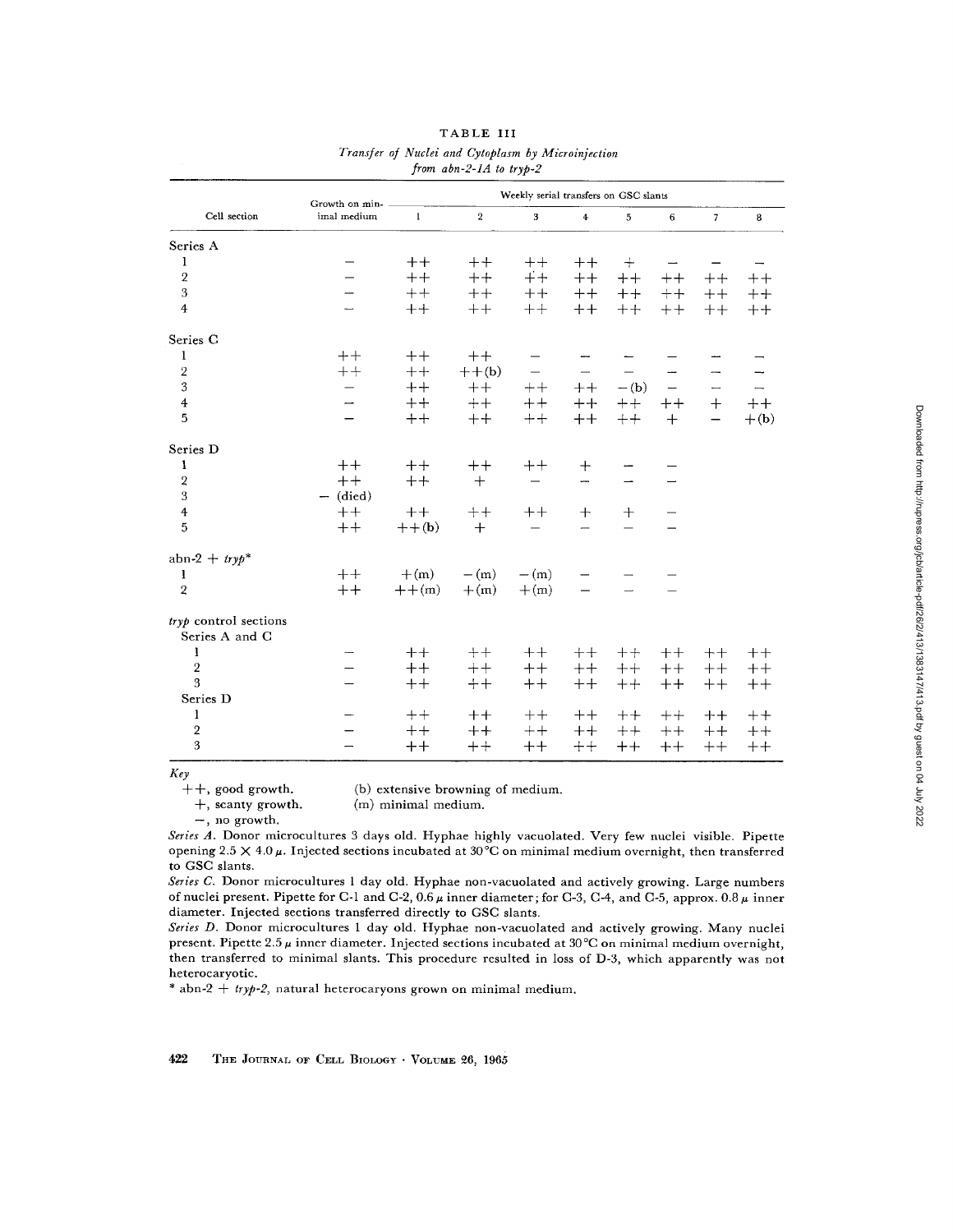# TABLE IV

*Nuclear Types Found in Abnormal Cultures Derived from Injected Cells* 

|                                      | Cultures<br>from | No.<br>nuclei<br>sampled* Donor | Nuclear types<br>found in<br>recipient<br>culture |      |
|--------------------------------------|------------------|---------------------------------|---------------------------------------------------|------|
| Experiment                           | injected<br>cell |                                 |                                                   | Host |
| 1. abn-2-1 <i>A</i><br>injected into | C-5              | 35 t                            |                                                   |      |
| $tryb-2, m, fl, A$                   | D-1              | 13                              |                                                   |      |
|                                      | D-2              | 17                              |                                                   |      |
| 2. tryp-2, m, fl, A<br>injected into | $E-2$            | 10                              |                                                   |      |
| abn-2- $1A$                          | $E-3$            | 10                              |                                                   |      |
|                                      | E-6              | 21                              |                                                   |      |

\* Cultures crossed with RL 21a (wild type) as protoperithecial parent.

 $\ddagger$  See text for explanation.

growth from E-6 was identical with that of abn-2 controls, both in rate and in appearance. Injected cultures E-2, E-3, E-4, and E-5 were tested by weekly serial transfer on minimal GSC, PDA, and PDA plus tryptophan at 25° and 30°C. After 10 weeks all these cultures still resembled wild type in appearance and rate of growth on the slants, except E-3, which after the sixth transfer grew much more slowly than the others until the fourth day after inoculation.

In spite of the early normal appearance (almost normal in E-3) of these apparent heterocaryons, two types of evidence suggest that the abnormal character was present.

Growth tubes containing GSC were inoculated with the original growth of the injected segments (first transfer in the case of E-2 and E-3). As the growth reached the far end of the tube, an agar block containing mycelium was cut out and transferred to a new growth tube before conidia had formed. Fig. 3 gives the growth curves of three such serially inoculated tubes. Some of these curves show plateaus where the injected cultures grew very slowly or stopped completely for periods of several days after transfer to new tubes. These plateaus do not include the lag period immediately after transfer, because the starting point for measurement was marked after a new mycelial frontier had been established. This behavior was not shown by *tryp* or the wild type control sections, but was found in many growth tube tests of abn-1 and abn-2 on PDA and PDA plus tryptophan (Fig. 3). The average growth rate of E-2 was approximately that of wild type (100 mm/day), and considerably faster than that of the *tryp* control sections (57 mm/day). E-6, which was identical in appearance with abn-2, grew about 10 mm/day for 9 days and then died.

Protoplasm from E-4 was again injected into *tryp,* and 5 injected sections were tested on serially inoculated growth tubes. One injected culture had the appearance of a heterocaryon; the rest looked like *tryp*. The apparent heterocaryon at first grew at wild type rate, but its growth rate decreased near the end of the first tube, and it died after progressing 140 mm down the second tube. Two of the non-heterocaryotic injected cultures grew at the rate of normal *tryp* through the first tube, and also died after a short period of growth in the second tube. The remaining 2 non-heterocaryotic injected cultures and the 2 *tryp* control sections grew at the rate of 50 mm/day through all three tubes.

Abn-2-1A cultures E-2, E-3, and E-6 were crossed with wild type (Table IV), and, as expected from the analysis of the first series of injections, E-2 and E-3 both contained the genes  $m, \beta$ , and *tryp-2*; the progeny of E-6(A)  $\times$  wild type RL 21a were all wild type.

# DISCUSSION

At least 8 different strains of *Neurospora crassa* have been described and investigated which differ from the wild type in rate and vigor of growth. In none has a specific growth requirement been associated with the phenomenon. Seven of these strains are characterized by changes in the cytochrome pattern as compared with wild type, and their growth pattern is marked by slow and often irregular growth from conidia or ascospores, or from both. The results obtained with these strains have recently been reviewed by Srb (1963) and by Jinks (1964). Therefore only a brief summary is given here.

The characters of 2 of these variants (Cl15, Cl17) are due to single nuclear genes; 2 are maternally inherited  $(mi-1 (poky), m i-3)$  and were shown to differ from each other (Mitchell *et al.,*  1953); and 2  $(mi-4, stp)$  are unable to function as the protoperithecial parent but, in common with the other 4 strains, only normal progeny result when the normal parent forms the protoperithecia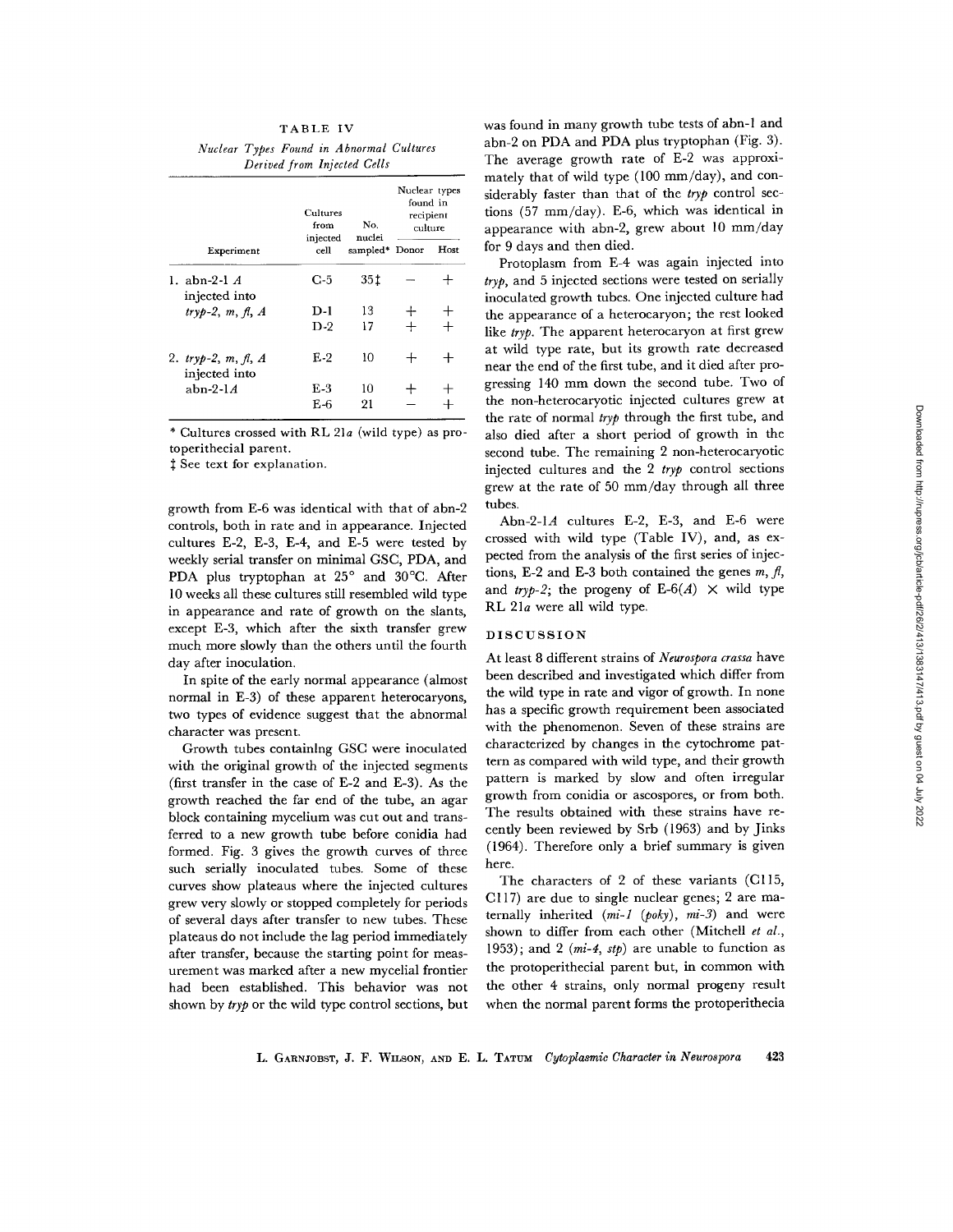

FIGURE 3 Growth on complete medium of abn-2 after injection with *tryp-2, m, fl* nuclei and cytoplasm. E-2, E-3, E-4, and E-5 at  $30^{\circ}$ C; E-6 at  $25^{\circ}$ C, no growth after 9th day. Arrows indicate transfer to new growth tube.

in crosses (Pittenger, 1956; McDougall and Pittenger, 1964). *AC-7* differs from all others in that under certain circumstances paternal as well as maternal transmission of the slow growth character can be detected in crosses (Srb, 1963). In an additional strain, *SG* (Srb, 1958, 1963), the slow growth character is inherited maternally, but spectroscopically the cytochromes appear the same as in the wild type.

The abn-1 and abn-2 variants described in the present paper most nearly resemble *mi-4* (Pittenger, 1956), in that  $(a)$  growth is slow and sometimes irregular, (b) cytochrome abnormalities, in general similar to those in *mi-1,* have been detected, and  $(c)$  the characters are not transmitted through a cross in which normal protoperithecia are involved. The abn variants differ from *mi-4* in that the rate of growth is considerably slower, no protoperitheeia are formed, and conidia are either absent or rare, and when formed are few and very small.

The abn strains appear to differ markedly from *mi-1* in that no "curing" on continued vegetative growth has been observed.

In view of the constancy and predominance of the abn strains, as observed over a three year period of regular culture, it is perhaps surprising that cultures formed by heterocaryosis with normal strains or by microinjection of abn cytoplasm show a great variability. This is manifested in the striking fluctuations in growth rates of such cultures, and in the great diversity of growth rate and survival of cultures derived from conidia of such cultures. These conidia, even from apparently vigorous cultures, derived by heterocaryosis or injection show both very low viability (under 0.01 per cent) and extreme variability in the surviving colonies. In these characteristics the *derived* abn strains resemble *mi-4.* 

A reasonable hypothesis would seem to be that the relative constancy of the abn characteristics in our strains represents a corresponding homogeneity in a cytoplasmic entity or constituent which determines these properties. In cultures formed by cytoplasmic exchange, a heterogeneous mixture of the normal and abn cytoplasmic components would be present and subject to random fluctuations in relative numbers or activity, and also subject to segregation in the formation of conidia. To this might reasonably be ascribed the low viability of conidia and the great variability of colonies derived from the viable conidia.

In regard to the indicated cytoplasmic determination of the abn characteristics, some aspects warrant additional discussion. Three types of evidence have been presented which indicate cytoplasmic control.  $(a)$  When the normal strains were used as protoperithecial parents in crosses with either abn-I or abn-2, the progeny were all normal. (b) Natural heterocaryons of abn-1 or abn-2 with genetically marked normal strains produced some viable conidia in the period before the abn character became phenotypically dominant. When the conidia were plated, some of the resulting colony